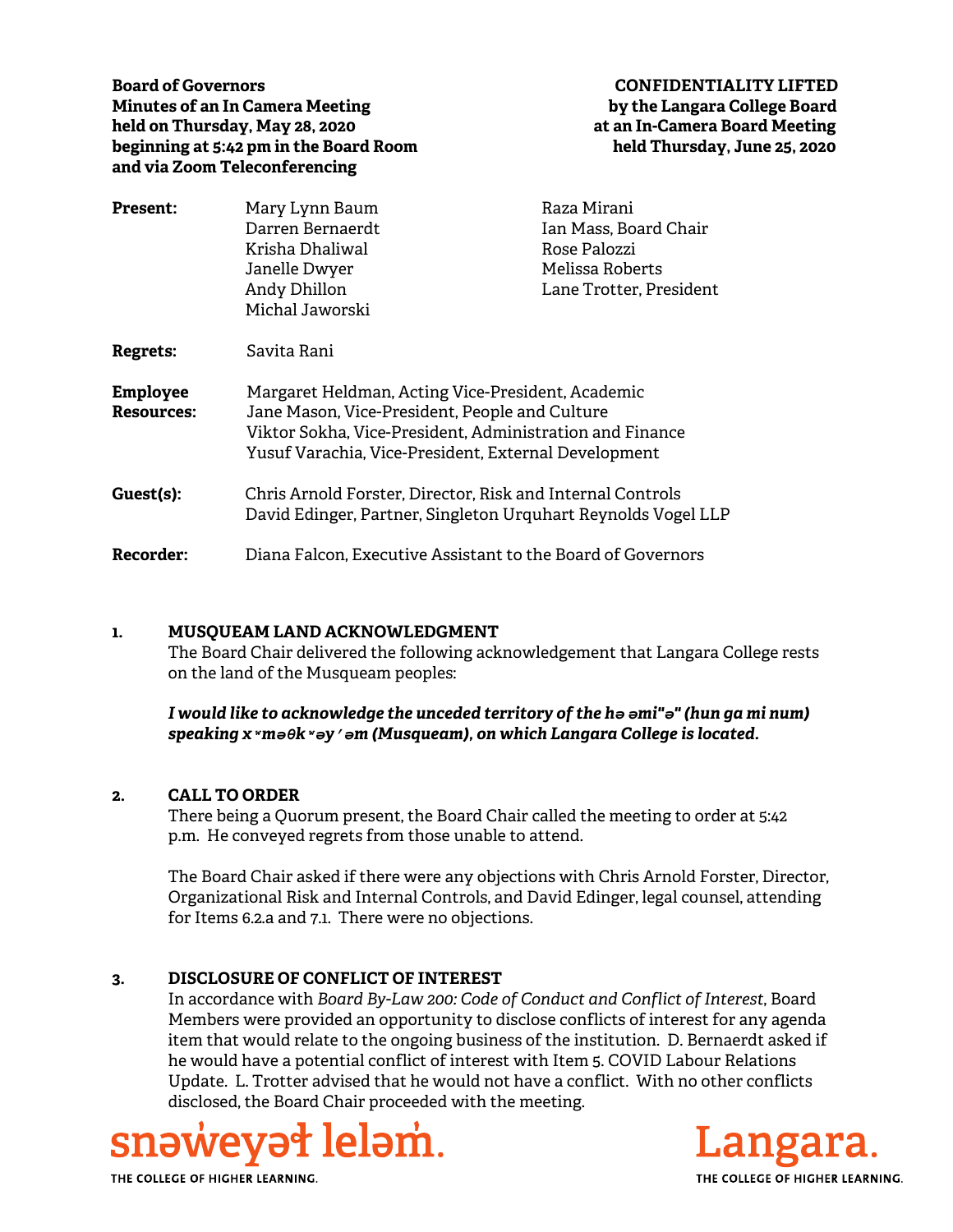Langara College Board of Governors CONFIDENTIALITY LIFTED Minutes of an In-Camera Meeting held on Thursday, May 28, 2020 Page 2 of 4

### **4. APPROVAL OF AGENDA/CONSENT AGENDA**

It was moved by K. Dhaliwal and seconded by ML Baum

**THAT, the Langara College Board approve the agenda and** 

**approve/acknowledge the following items on the consent agenda:**

- **4.1 Minutes of In-Camera Board Meeting held March 26, 2020 Approved**
- **4.2 Audit and Finance Committee Acknowledged** 
	- **a. Draft Minutes of AFC In-Camera Meeting held May 14, 2020**
	- **b. CCTV Camera Update**

### **5. PRESIDENT'S VERBAL REPORT**

### **COVID Labour Relations Update**

L. Trotter highlighted a circumstance that occurred when the College had to move to online learning as a result of COVID.

### **6. COMMITTEE REPORTS**

### **6.1 Governance and Nominating Committee**

- **A. Board Assessments** 
	- **a. Langara Board Assessment dated March 24, 2020 Summary Report**
	- **b. Langara Board Assessment dated March 24, 2020 (BAT)**
	- **c. Langara Board Assessment dated March 13, 2020 (BAT) Comparison 2020 vs 2019**
	- **d. Langara Board Self-Assessment Composite dated March 10, 2020**
	- **e. Langara Board Audit and Finance Committee Assessment dated March 10, 2020**
	- **f. Langara Board Governance and Nominating Committee Assessment dated March 10, 2020**

Due to N. Tsangarakis' delay in joining the meeting when this item was presented, the Board agreed to present the next item until he was available.

[It was noted that N. Tsangarakis joined the meeting at 6:25 p.m.]

N. Tsangarakis from Kwela provided a quick summary of results from each report. He noted that the Stakeholder Board Assessment Tool (SBAT) is not included as it is completed every two years and will be administered in 2021. He highlighted the "difference score interpretation guidelines" that identifies the difference between importance and extent. The difference scores highlight the lowest rated and highest rated performance scores. Two open-ended questions summarize the trends identified in the comments. The summary is that the Board is performing well; constituent group representatives see some room for improvement; there is an opportunity to improve communication with stakeholders; and the committees are performing strongly.

The Board thanked Nic for his overview of the assessment reports.



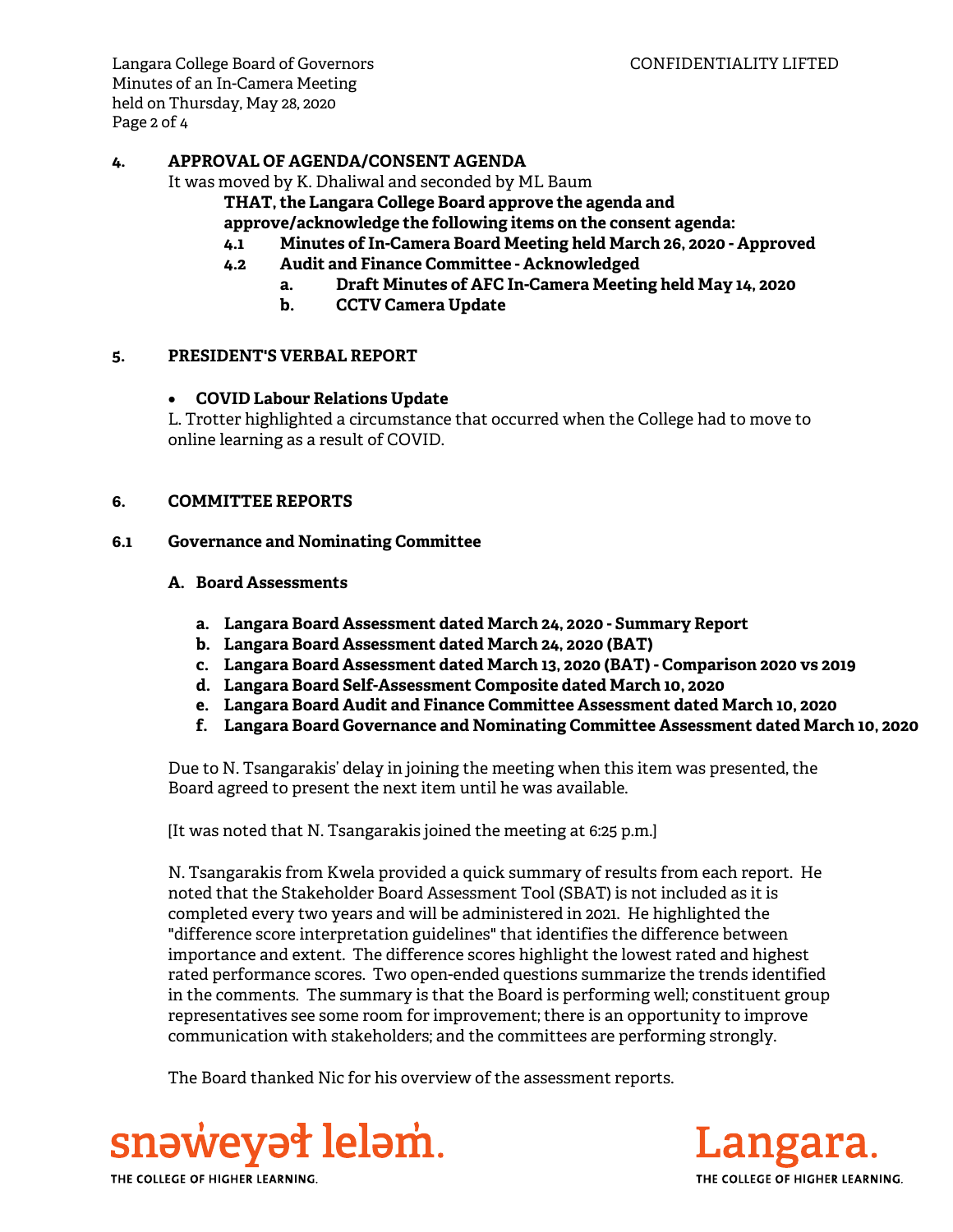Langara College Board of Governors **CONFIDENTIALITY LIFTED** Minutes of an In-Camera Meeting held on Thursday, May 28, 2020 Page 3 of 4

[It was noted that N Tsangarakis left the meeting at 6:39 p.m.]

I. Mass advised that a set of goals was prepared for the Board and the Board Chair last year. He noted that the GNC and AFC have a requirement to set annual goals but the Board does not. Last year the Board and Board Chair voluntarily drafted goals, which reflects good practice. I. Mass advised that he will develop a draft set of goals for 2020-21 to be presented at the June Board meeting.

# **B. GNC Annual Plan 2020-21**

J. Dwyer highlighted the GNC Annual Plan for 2020-2021 attached to the agenda and thanked the GNC for the sharing of work that is performed by each member.

It was moved by J. Dwyer and seconded by M. Jaworski

**THAT, the Governance and Nominating Committee (GNC) Annual Plan dated July 1, 2020 - June 3, 2021 be accepted for implementation by the GNC.** 

**Carried Unanimously.** 

### **6.2 Audit and Finance Committee**

### **A. 2021 Risk Register**

C. Arnold-Forster presented the Risk Register for 2021 noting that it focuses on the strategic risks of the College that could negatively affect the ability to execute the strategy of the College. He highlighted the relative progression of risks from prior years and how things have changed.

Discussion ensued and Board members questions were answered.

The Board commended Chris on the incredible job he has done of taking an enormous amount of data and breaking it down into something that is readable and understandable by interviewing and collecting information from leaders on campus and distilling this into a manageable format that generates the summary.

 It was moved by R. Mirani and seconded by K. Dhaliwal **THAT, the Board accept the 2020-21 Risk Register.**

**Carried Unanimously.**

# **B. Audit and Finance Committee Annual Plan 2020-21**

A. Dhillon highlighted the Audit and Finance Committee Annual Plan 2020-21 attached to the agenda. He advised that the annual plan is developed in accordance with Item 3.3 of By-law 207 and outlines the responsibilities and priorities of the Audit and Finance Committee.